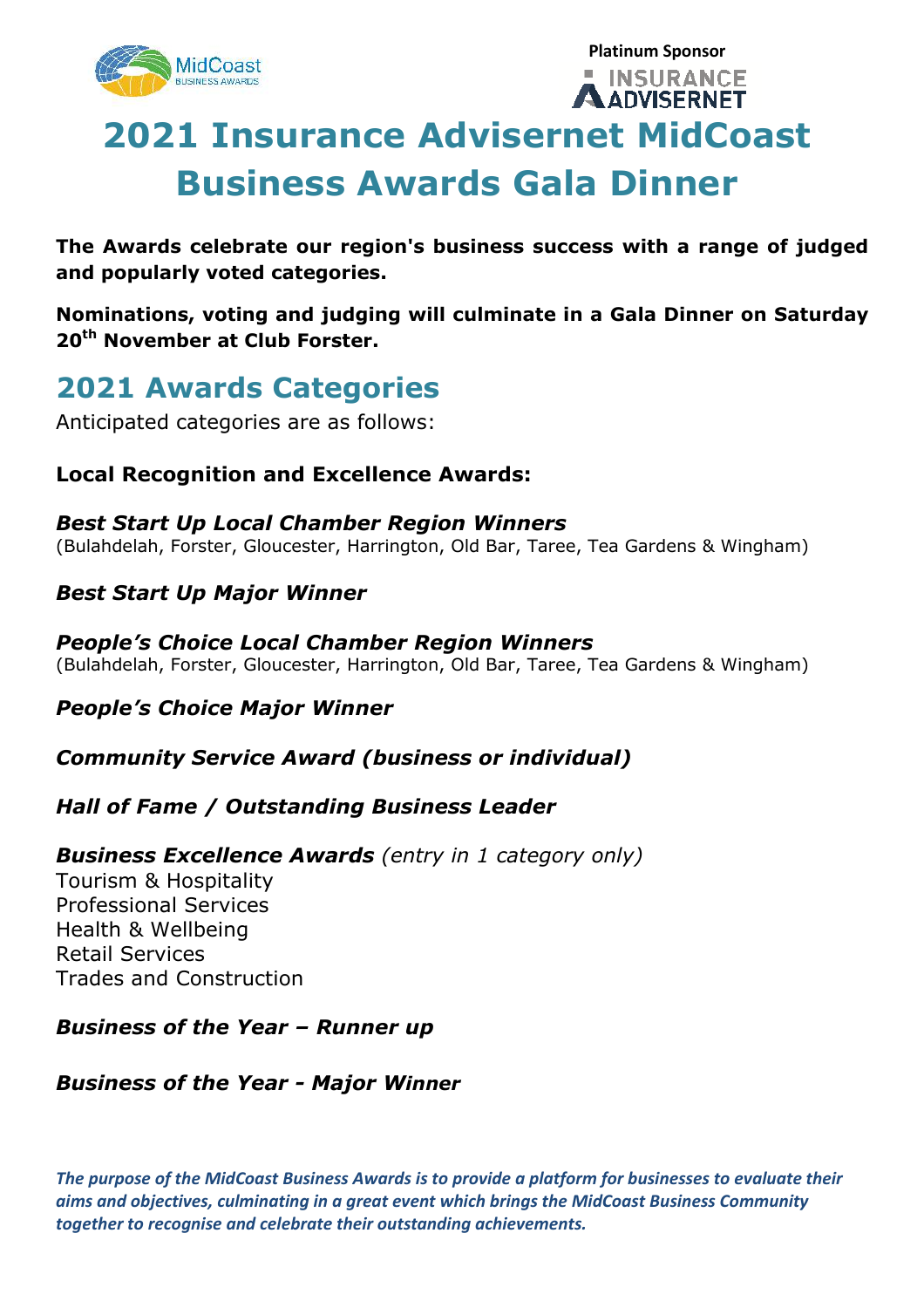



### **2021 MidCoast Business Awards Sponsorship Options**

# **Platinum Sponsor - \$4,400 inc GST – SOLD 1 Only**

**Naming Rights** 

MidCoast Business Awards

Company logo incorporated in Awards logo design

#### **Awards Promotion 2021**

Company logo and name included on website and social media advertising

Company logo included on printed material.

Company logo included in media releases

Company name included in media releases

**Advertising** 

Company name and logo included in all advertisements over a minimum 3 month period (MidCoast viewing areas)

Sponsorship level logo branding for all advertising

*Radio / TV* 

Company name included in advertising, live reads and mentions

*Print* 

Sponsorship Level logo branding on all awards advertising

Sponsorship level logo branding on awards booklet at event, plus a full page write up in the booklet

*Social Media* 

Sponsorship level branding recognition

**Major Award Category Sponsorship – Business Excellence Business Of The Year** 

Sponsorship of Major Business of the Year Award – Winner and Runner Up

Presentation of Winner and Runner-Up award onstage at the Gala Dinner Presentation

**Business Awards Website** 

Company banner advertisement on the Business Awards website for the duration of the 2021 awards

Sponsorship level branding recognition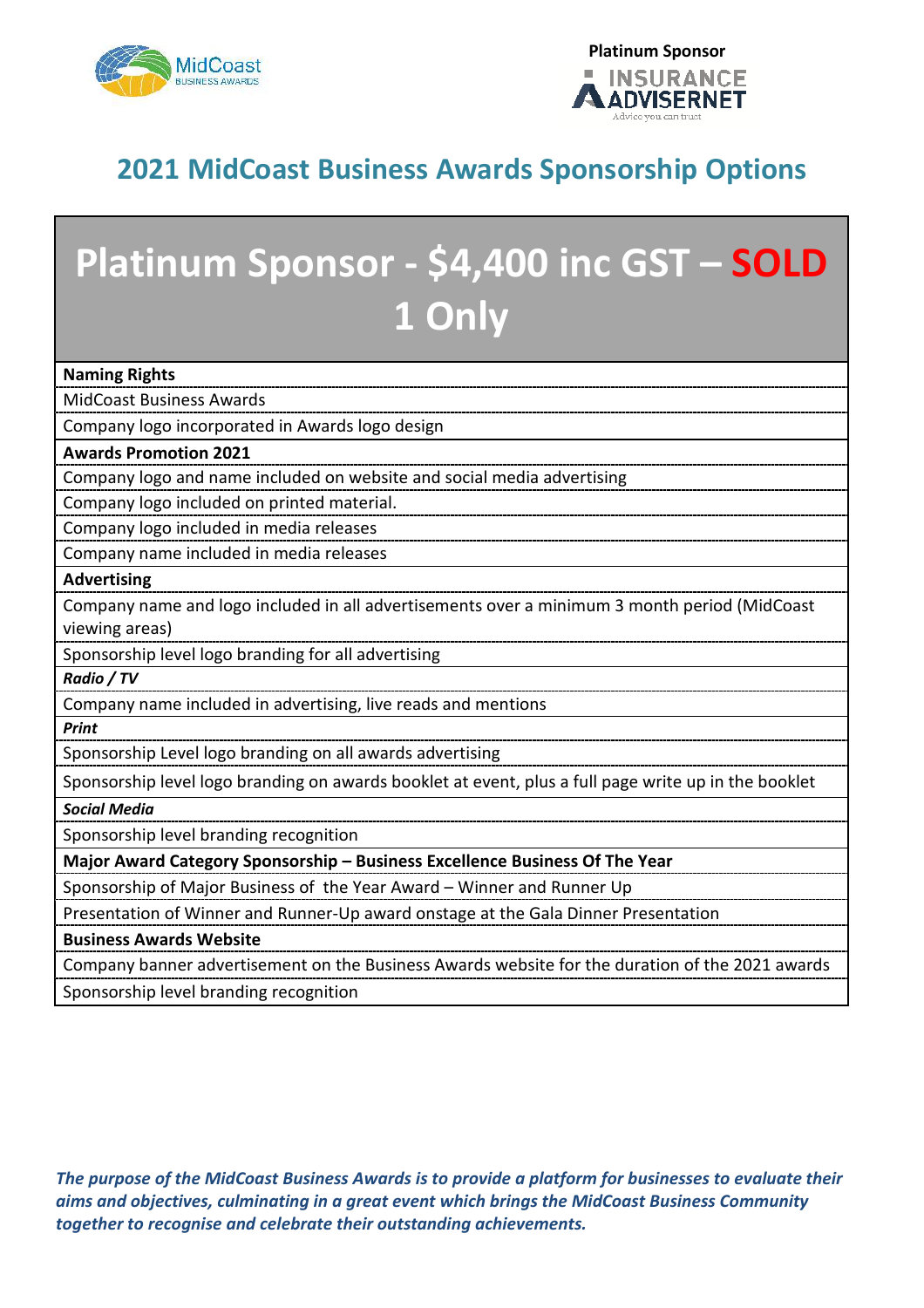



### **Platinum Sponsorship Continued…**

| <b>At the Gala Dinner</b>                                                                                   |
|-------------------------------------------------------------------------------------------------------------|
| Company representative welcome guests from stage                                                            |
| Company logo on stage lectern                                                                               |
| Table display of company products/brochures                                                                 |
| Company name and logo featured on all trophies                                                              |
| Company name on trophies for your category nominee winners                                                  |
| Company logo on main screen throughout the evening                                                          |
| Company logo on awards booklet                                                                              |
| Acknowledgement by MC throughout the evening                                                                |
| Acknowledgement through presentation throughout the event                                                   |
| 8 x Complimentary tickets                                                                                   |
| Display of company banners - 2 on stage and 2 on entry - must be supplied min 24 hours prior to             |
| event.                                                                                                      |
| Promotional material in gift bags for all attendees                                                         |
| <b>After the Awards Presentation</b>                                                                        |
| Company logo included with business awards logo to all winners for their own promotion and                  |
| websites                                                                                                    |
| Certificate of appreciation                                                                                 |
| Contact details for all awards entrants and the rights to contact them for future business<br>opportunities |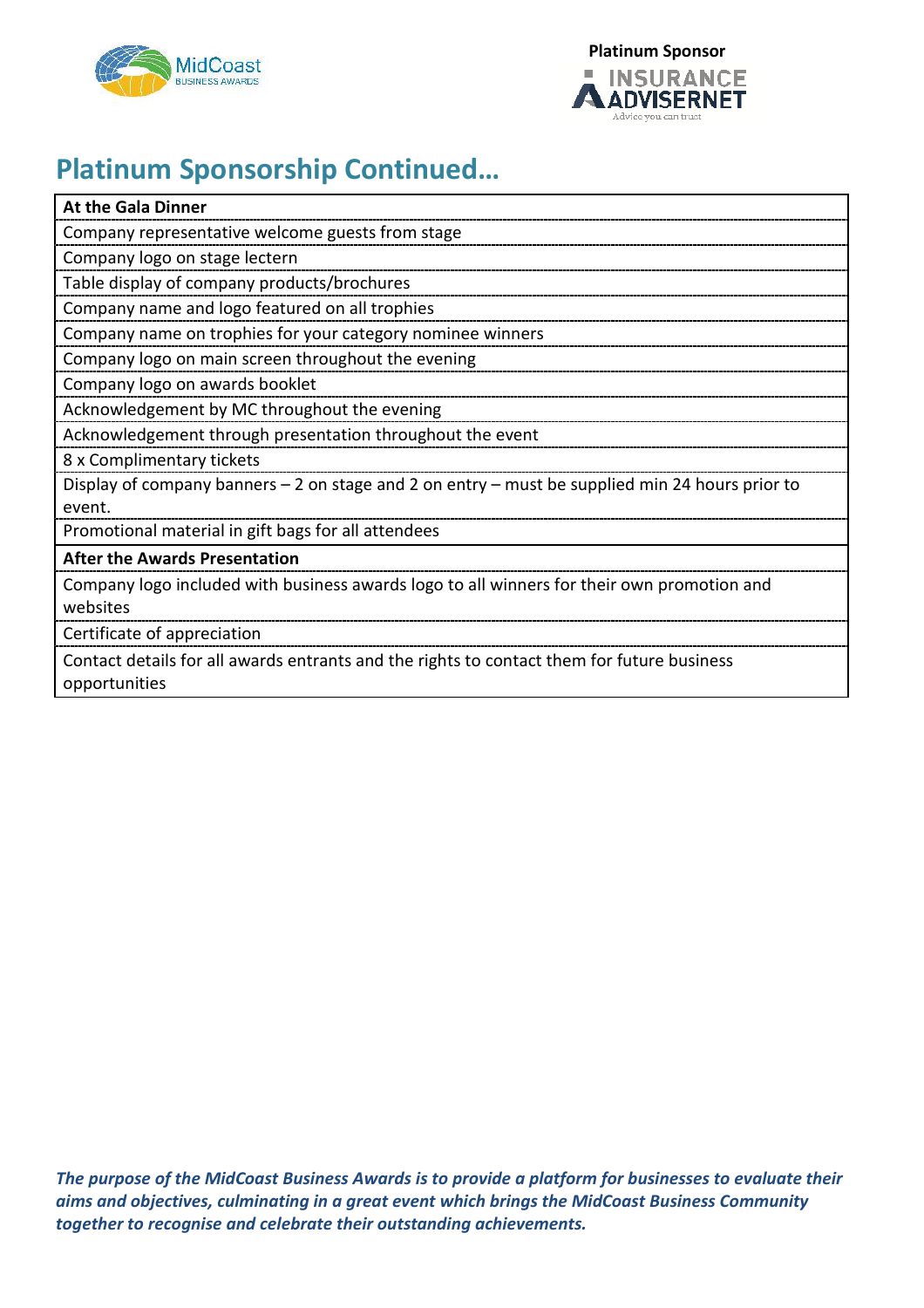



# **Gold Sponsor - \$2,800 inc GST 2 Only**

| <b>Awards Promotion 2021</b>                                                                   |
|------------------------------------------------------------------------------------------------|
| Acknowledgement of your sponsorship by the MC                                                  |
| Company logo and name included on website and social media advertising                         |
| Company logo included on printed material.                                                     |
| Company logo included in media releases                                                        |
| <b>Advertising</b>                                                                             |
| Print / TV                                                                                     |
| Sponsorship Level logo branding on all awards advertising.                                     |
| Sponsorship level logo branding on awards booklets as applicable.                              |
| <b>Social Media</b>                                                                            |
| Sponsorship level branding recognition                                                         |
| <b>Business Awards Website</b>                                                                 |
| Sponsorship level branding recognition                                                         |
| Major Award Category Sponsorship - People's Choice / Best Start Up                             |
| Sponsorship of Major Category Award - Winner, Runner Up & 8 Regional Winners                   |
| Presentation to Winner, Runner-Up and Regional Winners onstage at the Gala Dinner Presentation |
| <b>At the Gala Dinner</b>                                                                      |
| Company logo on main screen throughout the evening                                             |
| Company logo on awards booklet                                                                 |
| Acknowledgement through presentation throughout the event                                      |
| 6 x Complimentary tickets                                                                      |
| Sponsorship of Award Category plus logo on trophy                                              |
| Display of company banners off stage throughout the room - max of 3 banners                    |
| Promotional material in gift bags for all attendees                                            |
| <b>After the Awards Presentation</b>                                                           |
| Certificate of Appreciation                                                                    |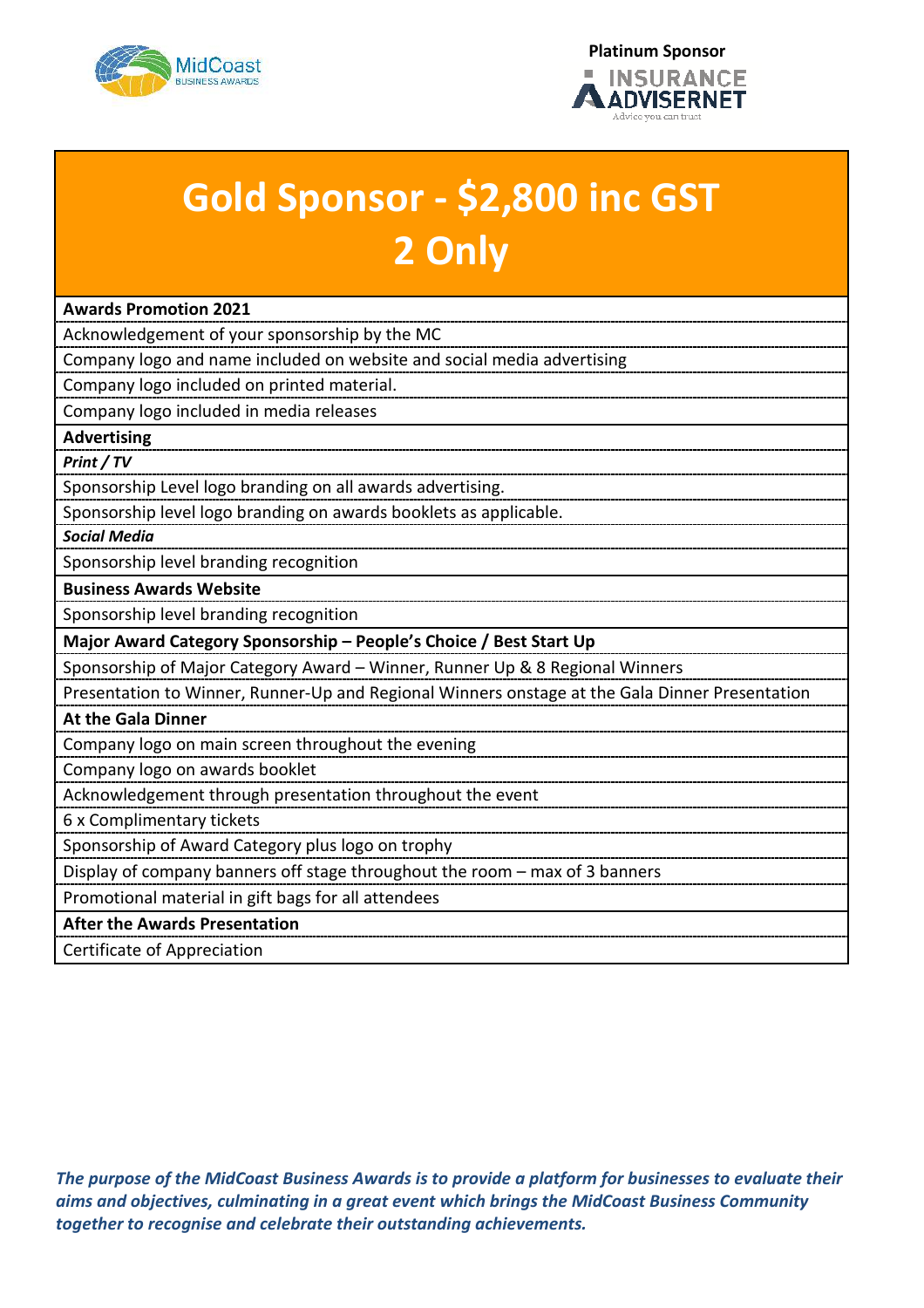

## **Silver Sponsor - \$1,500 inc GST**

| <b>Awards Launch 2021</b>                                                                   |
|---------------------------------------------------------------------------------------------|
| Acknowledgement of your sponsorship by the MC                                               |
| Company logo included in print advertisement                                                |
| Company logo included on invitations                                                        |
| Company logo included in media releases                                                     |
| <b>Advertising</b>                                                                          |
| <b>Print</b>                                                                                |
| Sponsorship Level logo branding on all awards advertising                                   |
| Sponsorship level logo branding on awards booklet                                           |
| <b>Social Media</b>                                                                         |
| Sponsorship level branding recognition                                                      |
| <b>Business Awards Website</b>                                                              |
| Sponsorship level branding recognition                                                      |
| Category Award Sponsorship - Health / Tourism / Retail / Professional Services or Community |
| <b>Service, Outstanding Business Leader</b>                                                 |
| Sponsorship of Award Category - Winner & Runner Up                                          |
| Presentation to Winner / Runner-Up onstage at the Gala Dinner Presentation                  |
| <b>At the Gala Dinner</b>                                                                   |
| Company logo on main screen throughout the evening                                          |
| Company logo on placemats, menus                                                            |
| Acknowledgement through presentation throughout the event                                   |
| 4 x Complimentary tickets                                                                   |
| Display of company banners - off the stage, throughout the room. Max of 2 banners           |
| Promotional material in gift bags for all attendees                                         |
| <b>After the Awards Presentation</b>                                                        |
| Certificate of Appreciation                                                                 |